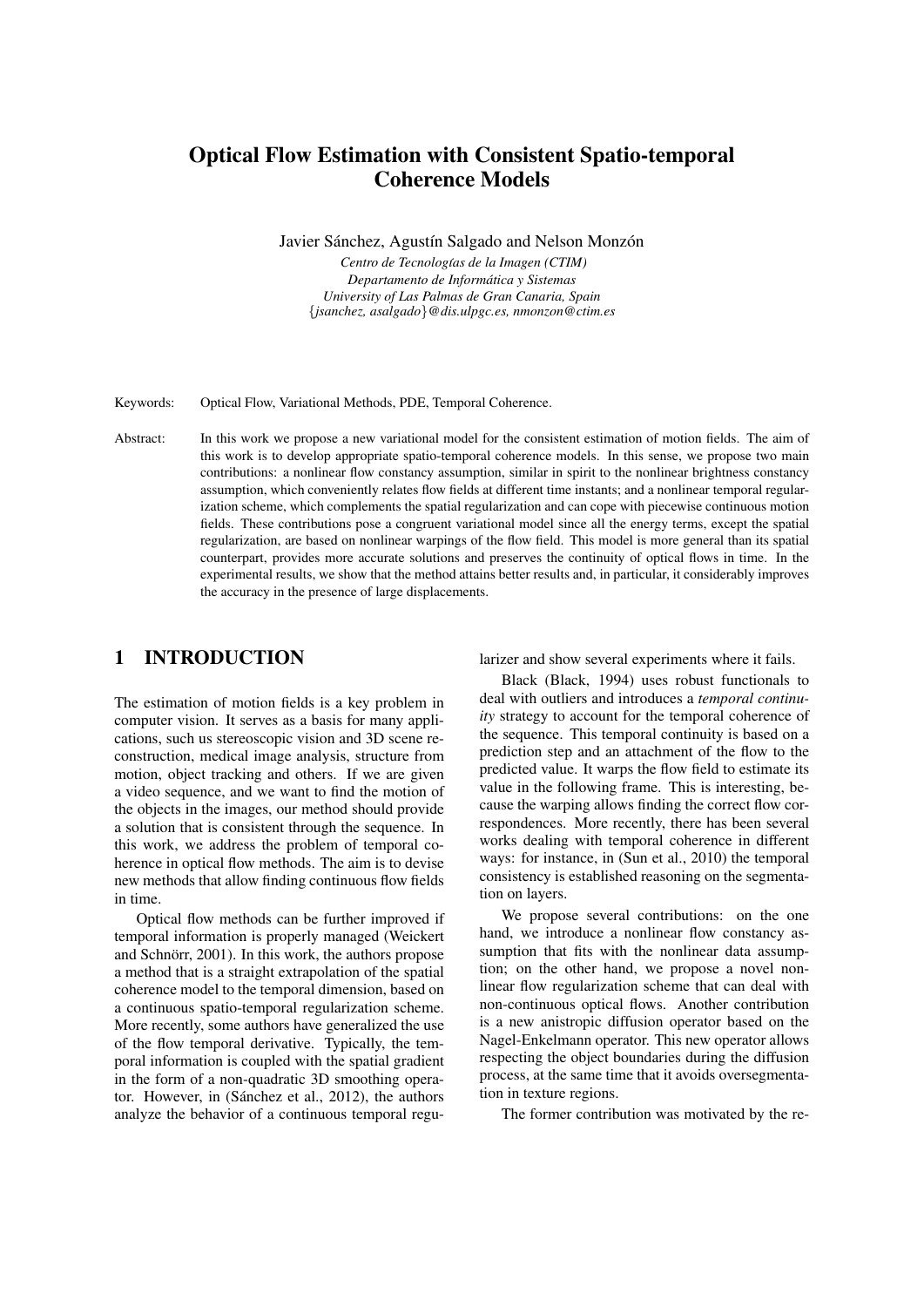sults presented in (Salgado and Sánchez, 2006). The experimental results showed that the use of a nonlinear temporal formulation of the flow field provided very good results. That was the first time that such a nonlinear flow assumption was introduced. For the second contribution, we introduce a non-continuous flow regularization scheme at the PDE level. This is a pure regularization approach that replaces the traditional continuous temporal smoothing.

In Section 2 we examine the new energy model and explain the novel temporal coherence strategy. The minimization of the energy model and some numerical details are explained in Section 3. In the experimental results – Section 4 – we test our method using a synthetic sequence. Finally the conclusions in Section 5.

# 2 NONLINEAR VARIATIONAL MODEL

If we have a set of images  $I_i(\mathbf{x})$ , with  $j = 1, ..., N$ , *N* the number of frames and  $\mathbf{x} = (x, y)$ , the aim is to find a set of optical flow functions,  $\{h_i(x)\}\,$  with  $i = 1, \ldots, N - 1$ . We decompose our energy functional in two separate parts:

$$
E\left(\left\{\mathbf{h}_i(\mathbf{x})\right\}\right) = E_S\left(\left\{\mathbf{h}_i(\mathbf{x})\right\}\right) + E_T\left(\left\{\mathbf{h}_i(\mathbf{x})\right\}\right). \tag{1}
$$

The first term on the right, *ES*, stands for the spatial energy model and the second term,  $E_T$ , is the energy model corresponding to the temporal coherence strategy. The spatial model reads as follows:

$$
E_S = \int \sum_{i=1}^{N-1} \Psi \left( (I_i(\mathbf{x}) - I_{i+1}(\mathbf{x} + \mathbf{h}_i(\mathbf{x})))^2 \right) \mathbf{dx}
$$
  
+  $\gamma \int \sum_{i=1}^{N-1} \Psi \left( \|\nabla I_i(\mathbf{x}) - \nabla I_{i+1}(\mathbf{x} + \mathbf{h}_i(\mathbf{x}))\|^2 \right) \mathbf{dx}$   
+  $\alpha \int \sum_{i=1}^{N-1} \Psi \left( \mathcal{K}(\nabla I_i, \nabla \mathbf{h}_i) \right) \mathbf{dx},$  (2)

with  $\Psi(s^2) =$  $s^2 + \varepsilon^2$  ( $\varepsilon$  a prefixed small constant, e.g.  $(0.01)$ . This kind of function mitigates the effect of outliers and behaves like TV regularization approaches when used in the smoothness term. The advantage of a TV smoothing scheme is that it preserves discontinuities of the flow. We use the anisotropic diffusion operator,  $\mathcal{N}(\nabla I_i, \nabla \mathbf{h}_i)$  = *trace*  $(\nabla \mathbf{h}_i^T(\mathbf{x})D(\nabla I_i)\nabla \mathbf{h}_i(\mathbf{x}))$ , proposed in (Nagel and Enkelmann, 1986), which preserves discontinuities of the images in the flow field, *D*(.) defined as:

$$
D(\nabla I) = \frac{\nabla I^{\perp T} \nabla I^{\perp} + \lambda^2 \mathbf{Id}}{\|\nabla I\|^2 + 2\lambda^2}
$$

,

with Id the identity matrix.  $\lambda$  determines the gradient value from which the anisotropy is activated. This parameter can be computed from the more intuitive *isotropic fraction*,  $0 \leq s \leq 1$ , introduced in (Álvarez et al., 2000).

For the temporal energy model, we follow the ideas presented in (Salgado and Sánchez, 2006). Given that an object in the sequence may undergo large displacements, we have to deal with information that is warped through the flows. In fact, given a flow  $\mathbf{h}_i(\mathbf{x})$ , at instant *i*, its corresponding flow in the following time instant is  $\mathbf{h}_{i+1}(\mathbf{x}+\mathbf{h}_i(\mathbf{x}))$ . If  $\mathbf{h}_i(\mathbf{x})$  is large, then the temporal derivative cannot be computed, but the previous correspondence still holds. Thus, one way to relate motion fields at different time instants is through the *flow constancy assumption* (FCA),  $h_i(x) = h_{i+1}(x+h_i(x))$ . Therefore, the temporal coherence model,  $E_T$ , can be formulated as,

$$
E_T = \beta \int \sum_{i=1}^{N-2} \Phi\left(\|\mathbf{h}_i(\mathbf{x}) - \mathbf{h}_{i+1}(\mathbf{x} + \mathbf{h}_i(\mathbf{x}))\|^2\right) \mathbf{dx},
$$
  
with  $\Phi(s^2) = e^{-\|\nabla I\|^{\kappa}} \sqrt{s^2 + \varepsilon^2}$ , with  $\kappa = 0.8$  and  $\varepsilon = 0.01$ .

This term is congruent with the brightness and gradient constancy terms. In the presence of large displacements, this temporal model is coherent with the spatial formulation and relates values at the correct positions. Note that when object displacements are very small, this term can be seen as an approximation of the temporal derivative of the flow, which has shown to be effective in a continuous setting (e.g., (Weickert and Schnörr, 2001) or (Papenberg et al., 2006)).

# 3 MINIMIZING THE ENERGY MODEL

In this section we derive the Euler-Lagrange equations of (2) and (3). Then, we introduce a nonlinear regularization scheme at the PDE, which closely resembles a continuous temporal smoothing approach.

The Euler-Lagrange equations for the spatial energy model (2) are:

$$
0 = \Psi' \left( (I_i(\mathbf{x}) - I_{i+1}(\mathbf{x} + \mathbf{h}_i(\mathbf{x})))^2 \right)
$$
  
\n
$$
\cdot (I_i(\mathbf{x}) - I_{i+1}(\mathbf{x} + \mathbf{h}_i(\mathbf{x}))) \cdot \nabla I_{i+1}(\mathbf{x} + \mathbf{h}_i(\mathbf{x}))
$$
  
\n
$$
+ \gamma \Psi' \left( \|\nabla I_i(\mathbf{x}) - \nabla I_{i+1}(\mathbf{x} + \mathbf{h}_i(\mathbf{x}))\|^2 \right)
$$
  
\n
$$
\cdot (\nabla I_i(\mathbf{x}) - \nabla I_{i+1}(\mathbf{x} + \mathbf{h}_i(\mathbf{x}))) \cdot \mathcal{H} I_{i+1}(\mathbf{x} + \mathbf{h}_i(\mathbf{x}))
$$
  
\n
$$
+ \alpha \operatorname{div} (\Psi' (\mathcal{K} (\nabla I_i, \nabla \mathbf{h}_i)) \cdot D (\nabla I_i) \cdot \nabla \mathbf{h}_i), \quad (4)
$$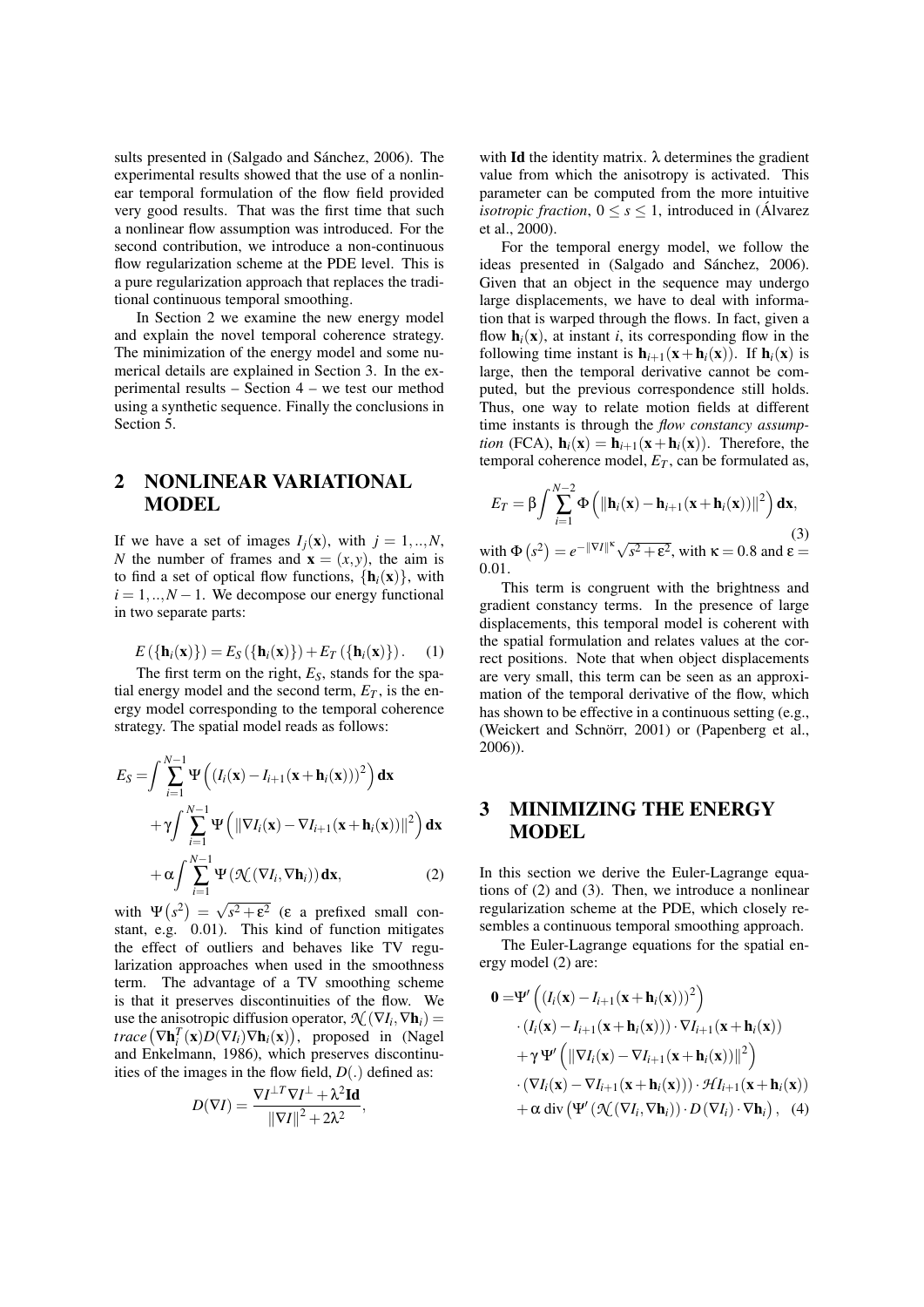where  $\mathcal{H} I_{i+1}$  is the Hessian matrix. The temporal energy model (3) yields the following Euler-Lagrange equations:

$$
0 = \beta \Phi' \left( \|\mathbf{h}_i(\mathbf{x}) - \mathbf{h}_{i+1}(\mathbf{x} + \mathbf{h}_i(\mathbf{x}))\|^2 \right)
$$
  
\n
$$
\cdot \left( (\mathbf{h}_i(\mathbf{x}) - \mathbf{h}_{i+1}(\mathbf{x} + \mathbf{h}_i(\mathbf{x})))^T
$$
  
\n
$$
\cdot (\mathbf{Id} - \nabla \mathbf{h}_{i+1}^T(\mathbf{x} + \mathbf{h}_i(\mathbf{x})))
$$
  
\n
$$
+ \beta \Phi' \left( \|\mathbf{h}_i(\mathbf{x}) - \mathbf{h}_{i-1}(\mathbf{x} + \mathbf{h}_{i-1}^*(\mathbf{x}))\|^2 \right)
$$
  
\n
$$
\cdot \left( (\mathbf{h}_i(\mathbf{x}) - \mathbf{h}_{i-1}(\mathbf{x} + \mathbf{h}_{i-1}^*(\mathbf{x}))) \cdot |\mathcal{I}(\mathbf{x})| \right), \quad (5)
$$

where  $|\mathcal{I}(\mathbf{x})|$  stands for the absolute value of the Jacobian matrix, with  $\mathcal{I}(\mathbf{x}) = \left(1 + u_{i-1,x}^*\right) \left(1 + v_{i-1,y}^*\right)$  $u_{i-1,y}^* v_{i-1,x}^*$ .  $\mathbf{h}_{i-1}^* = (u_{i-1}^*, v_{i-1}^*)^T$  is the backward flow from frame  $I_i$  to  $I_{i-1}$ .

In order to derive  $(h_i(x) - h_{i+1}(x+h_i(x)))$  with respect to  $h_{i+1}(\mathbf{x})$ , we can use the change of variables  $z = x + h_{i-1}(x)$ . This change allows us to remove the nonlinearity inside the flow. The backward flow,  $h_{i-1}^*$ , naturally appears due to this change of variables.

We use a gradient descent approach to find the solution of the above PDE. The nonlinear terms, e.g.  $I_{i+1}(\mathbf{x} + \mathbf{h}_i(\mathbf{x}))$ , are linearized using first order Taylor expansions. In the temporal coherent framework, we use Dirichlet boundary conditions for the last and first frames, whereas Neumann boundary conditions are used in the spatial domain. We use a standard coarse-to-fine strategy to deal with large displacements, based on a pyramidal structure. The system of equations is sparse, so it can be efficiently solved by means of the Gauss-Seidel or SOR method in each scale.

We introduce a nonlinear temporal smoothing scheme. Its formulation is intuitively derived from the second order temporal derivative of the flow field,  $u_{tt} \approx u_{i,j,k+1} - 2u_{i,j,k} + u_{i,j,k-1}$ . In the PDE, this second order derivative has a continuous temporal regularizing effect that is consistent if the flow field varies smoothly across the image sequence. We propose a new solution, which is similar in spirit to this numerical approximation, and is suitable for dealing with non-continuous displacements. This is a nonlinear formulation that puts into correspondence the correct flow values in different frames. It is not evident how to abstract this idea at the energy level in Equation (3). As before, we also use  $L^1$  functions to turn the method more robust against outliers, in the following way:

$$
T_S = \delta \Phi' \left( \left\| \mathbf{h}_{i-1}(\mathbf{x} + \mathbf{h}_{i-1}^*(\mathbf{x})) - \mathbf{h}_{i+1}(\mathbf{x} + \mathbf{h}_i(\mathbf{x})) \right\|^2 \right) \cdot \left( \mathbf{h}_{i-1}(\mathbf{x} + \mathbf{h}_{i-1}^*(\mathbf{x})) - 2\mathbf{h}_i(\mathbf{x}) + \mathbf{h}_{i+1}(\mathbf{x} + \mathbf{h}_i(\mathbf{x})) \right) \n(6)
$$

This term provides a new scheme at the PDE level and has to be combined with the previous PDE equations (4) and (5). In the experiments, we show that this nonlinear smoothing provides very good results: it has a similar gain as in the continuous case, but it correctly handles large discontinuities in the motion field.

#### 4 EXPERIMENTAL RESULTS

Next we examine the behavior of the temporal models introduced in equations (1) and (6). For this, we use a simple sequence of a square translating over a textured background. The square is moving 15 pixels per frame, while the background moves 3 pixels in the same direction. In the first row of Fig. 1, we show the third frame of the square sequence, its ground truth, and the best spatial solution found. In the second row, we show three temporal solutions: the first for the nonlinear temporal attachment defined in (3); the second, for the nonlinear temporal smoothnes approach defined in (6); and, finally, using both temporal terms. The color, in the motion field, represents the direction and, the intensity, its magnitude.



Figure 1: Square sequence. First row: one of the images of the Square sequence, the ground truth and the best spatial solution found. Second row: three temporal solutions with  $\beta = 8$ ,  $\delta = 25$  and  $(\beta = 1, \delta = 25)$ , respectively.

The improvement of the temporal methods with respect to the spatial solution is important. As expected, the spatial method produces higher errors at the motion discontinuities and, more significantly, at the occlusions. Table 1 shows the average End-point (EPE) and Angular (AAE) errors for these results. The first temporal result, corresponding to the first image in the second row of Fig. 1, provides an important improvement on the EPE and, more noticeable, on the AAE. The improvement in accuracy is still more important if we use the nonlinear temporal smoothing scheme (Equation (6)) or a combination of both.

We observe that the nonlinear temporal smoothing scheme (6) behaves better than the temporal attachment, even at the motion boundaries. The graphics in Fig. 2 show the EPE for every frame on the